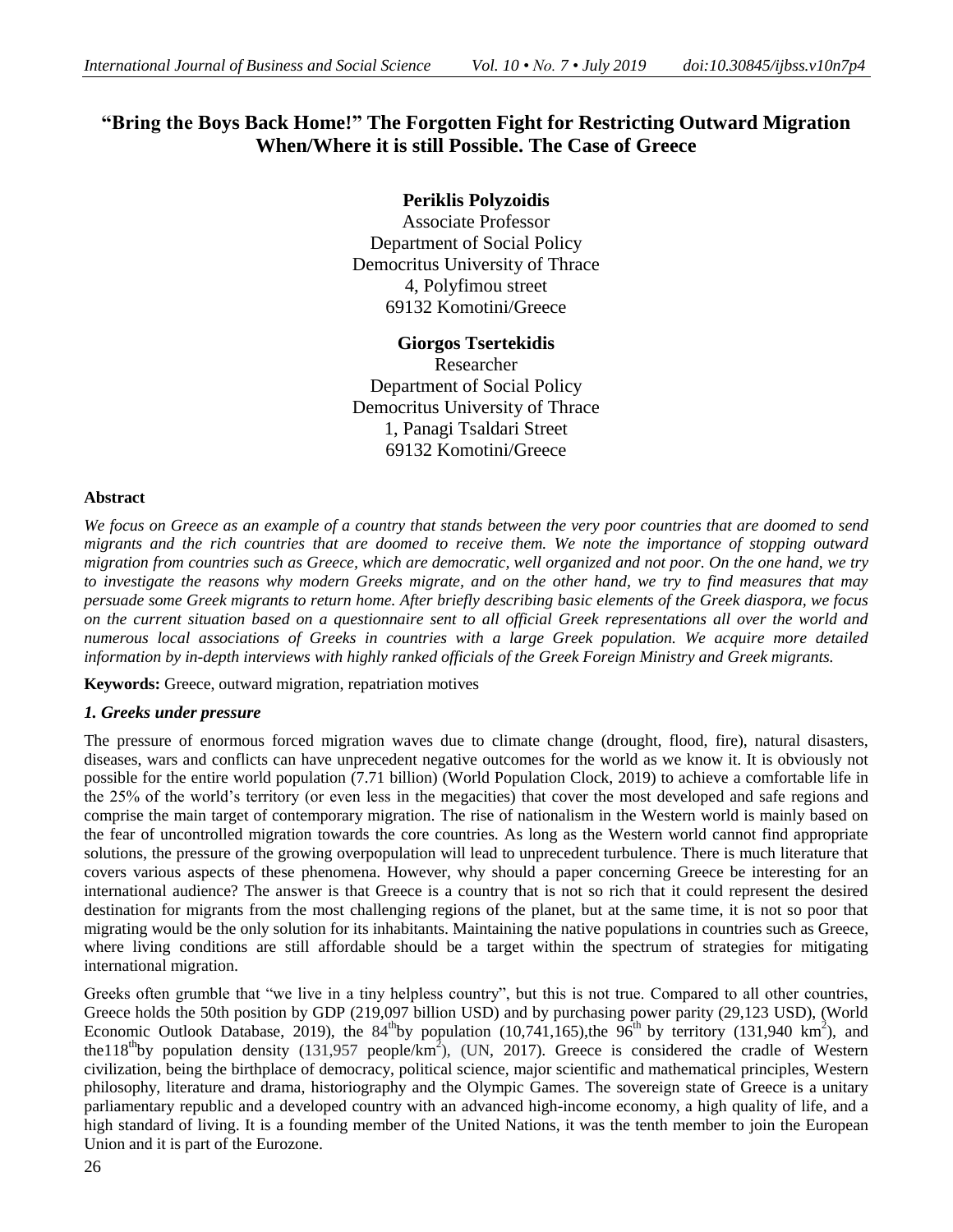It is also a member of numerous international institutions, including the Council of Europe, the North Atlantic Treaty Organization (NATO), the Organisation for Economic Co-operation and Development (OECD), and the World Trade Organization (WTO). Greece has a modern infrastructure complete with industrial zones, airports, railways, ports, paved roads and highways and communication, electrical power and natural gas supply networks. The total production of all electric energy producing facilities is 52 billion kWh or 91% of the country's own usage. The Greek national health system provides healthcare benefits/services through a network of public/state providers and contracted private providers of primary, hospital and ambulatory care.

Nonetheless, Greece was not prepared to face the financial crisis that hit the world in 2009. The country experienced one of the largest falls in real wages across OECD countries, more than 5% on average, since the first quarter of 2009. (OECD, 2015). In the spring of 2010, Greece was the first country in the euro area to require financial support to meet its government's payment obligations. The bailout rescue packages (memorandum of understanding) designed by the European Commission, the European Central Bank and the International Monetary Fund (IMF) were linked to the implementation of macroeconomic adjustment programmes that aimed to address the problems that had made countries vulnerable to changes in market confidence (Kougias, 2018). As a direct consequence, private consumption has dropped by a third since 2010, while household income dropped approximately 30% between 2007 and 2014 (European Union, 2016).

The labor market collapsed. Unemployment reached [25.2%](http://www.statistics.gr/portal/page/portal/ESYE/BUCKET/A0101/PressReleases/A0101_SJO02_DT_MM_06_2015_01_F_GR.pdf) in June 2016, and it continues to remain the highest within the European Union. Youth unemployment is even worse. The youth unemployment rate in Greece averaged 35.56% from 1998 until 2019, reaching an all-time high of 60.20% in February 2013. Currently, it is 40.40 (March 2019). The unemployment rate in Greece averaged 16.24% from 1998 until 2019, reaching an all-time high of 27.80% in July 2013 (Trading Economics, 2019). In parallel, the crisis has exerted dangerous downward pressure on labor and social rights (Petmesidou and Guillén, 2015). The welfare state also collapsed. Pensioners are hit hardest by the crisis, as pensions have been slashed by as much as 60% to an average of 830 Euros a month, while at the same time, prices have been rising (European Union, 2016). In addition, health indices show that the health of the population is getting worse, while the health system faces great challenges (Petmesidou and all, 2015; Economou et al, 2015), and criminality is changing from bad to worse (Tsouvelaset al, 2018).

In 2014, more than one-third of the population was at risk of poverty or social exclusion. The %age of people at risk of income poverty was approximately 22%, and the number of those severely deprived materially was another 22% (Eurostat, 2015). Greece is the country with the lowest life satisfaction rating out of all OECD nations (OECD, 2015). In 2016, the most common feelings to be reported were anger (34%) and disappointment (38%) (Thegreekzcom.com, 2006). In 2015, half of all Greeks reported that they believe that things are only going to get worse. Furthermore, approximately 60% appear pessimistic about the country's economic future (Kappa research, 2015). Two-thirds of Greeks stressed that their situation has worsened in terms of their personal finances and family structure, while approximately 70% think that the situation in Greece took a turn for the worse.

#### *2. The Greek diaspora and the recurring outward migration waves*

The intolerable situation forced many Greeks to migrate. This is not the first Greek migration in history. The Greek diaspora or "Omogenia" (meaning "common line") is one of the oldest and largest in the world, with a presence from Homeric times to the present. Greeks are constantly leaving Greece; in the last 100 years, there have been three strong migration waves (Korma, 2004).

The first occurred after the first World War, as a result of the War of 1919–1922 that was fought between Greece and the Turkish National Movement during the partitioning of the Ottoman Empire. When the eastern front collapsed, the Greek government accepted the demands of the Turkish national movement and returned to its prewar borders, thus leaving East Thrace and Western Anatolia to Turkey. The original plan was to exchange the Turkish population in Greece for the Greek population in Asia Minor, but the Turks wanted to get rid of allGreek speakers. As a result, rather than following this exchange, millions of Greeks in Asia Minor were killed as they were trying to escape to the motherland. The Turks killed 440,000 Armenian civilians and 264,000 Greek civilians during the war and 3,500,000 to over 4,300,000 Armenians, Greeks, and Assyrians between 1900 and 1923 (Rummel, 1997). Those who managed to escape either became refugees in Greece or moved on to other countries.

Despite the size of the tragedy, the settlement of the 1.2 million survivors had many positive effects on mainland Greece. The population of Greece rose by approximately 1/3 in just a few months, and numerous suburbs, towns and villages were established, most of them named after the region of origin, with the prefix "new" (such as" New Smyrna" or "New Marmaras"). The Greek state, which is not known for its organizational abilities, managed to take measures that proved successful.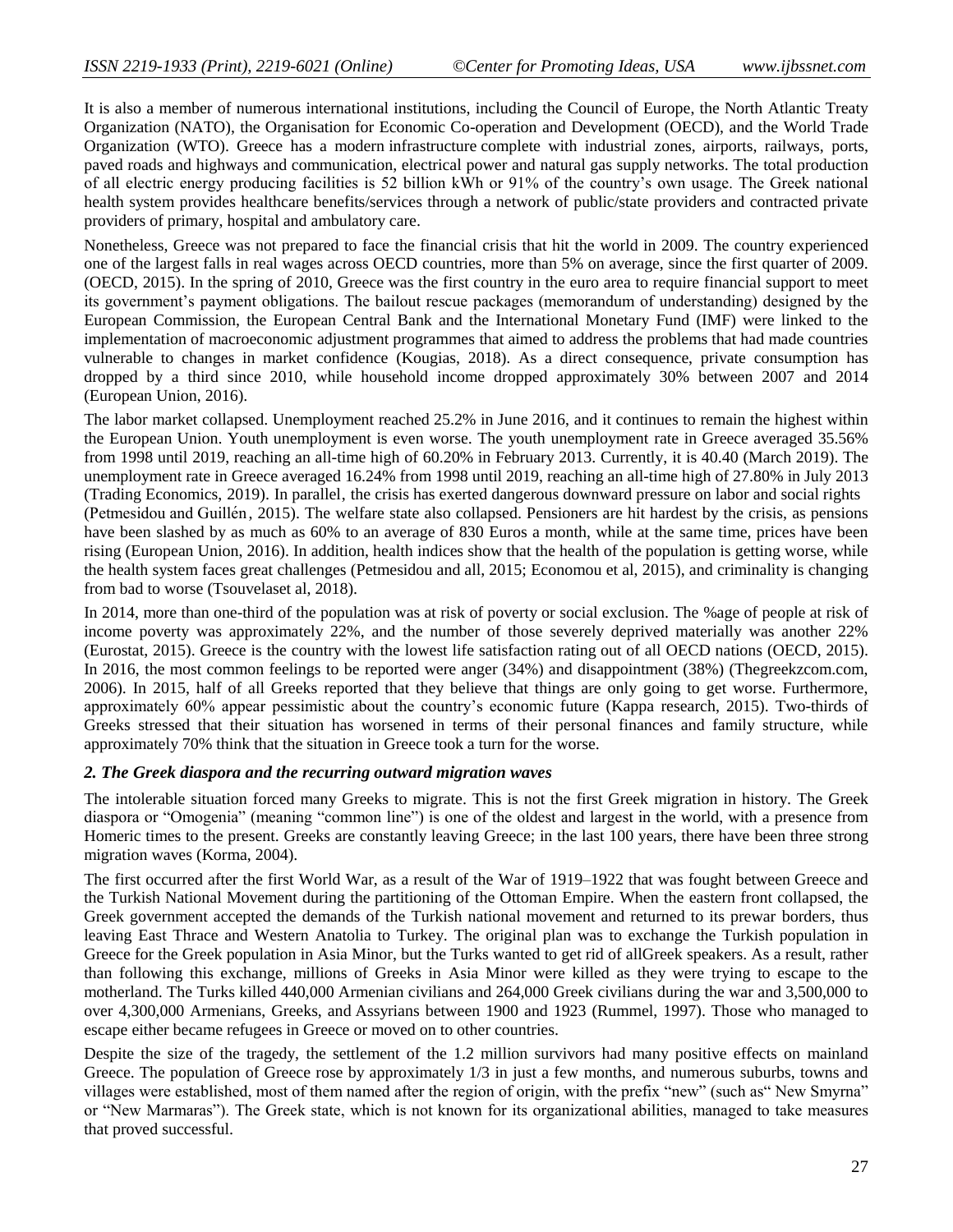The division of arable land to allow refugees and their descendants to be owners of their own land, resulted in the rise of agricultural production by 400%. The income tax also quadrupled within the next four years, mainly thanks to the newcomers. The growth of trading pushed the Greek economy into a new level of development and industrialization. In a very short time, the skilled refugee population established new industries. At the same time, the homogeneity of the population increased, and new liberal ideas arrived with the refugees from cosmopolitan cities, such as Constantinople and Smyrna. The opposite of these positive effects occurred in Greece after the second and the third migration waves.

The second wave of outward migration occurred after World War II, when Greece was devastated both physically and economically and Greeks migrated massively to escape the economic and political hardships. More than one million Greeks migrated to Australia, Belgium, Canada, France, Germany and the U.S. Between 1955 and 1973, Germany absorbed 603,300 Greek migrants, Australia 170,700, the U.S. 124,000, and Canada 80,200. In total, 61% of the postwar emigrants resorted to northwestern European countries (Mousourou, 1991). The majority of these emigrants that supplied both the national and international labor markets came from rural areas, where survival was very difficult (Kassimis and Kassimi, 2004).

The third wave is the contemporary wave, which results from the crisis described in the previous section. Lambrianidis (2014) records 222,457 Greek citizens who migrated from 2010 until early 2015, but he estimates that the total emigration outflow of Greeks from 2010 until the end of 2015 ranges between 280,000 and 350,000 people. Half of the immigrants who emigrated after 2010 were unemployed in Greece directly before their emigration. Although lack of jobs seems to be a major reason driving people out of the country, qualitative data clearly show that it is not the only determining reason (Lambrianidis, 2014). The most significant change is in the profile of emigrants. While forty years ago it was mostly the people with lower educational backgrounds who emigrated, the vast majority of the current emigrants are university graduates. During the period of the crisis, 75% of the emigrants held university degrees. Excluding the graduate emigrants that left together with their families, the number of graduates who are currently abroad is more than 170,000 people. Students and skilled workers also consider that they have no future opportunities in Greece (Labrianidis and Pratsinakis, 2016). The departure of such persons triggers the brain-drain phenomenon (The odoropouloset al, 2014). Deprived of talented people who have the material and intellectual means to help improve the country's economic and political situation, Greece is trapped in a downward spiral (Kapur, 2014).

Shaped by the history of the Greek nation, contemporary Greek "Omogeneia" is divided into two categories: Greeks who live in traditional Greek homelands, such as Albania, Armenia, Corsica, Cyprus, Egypt, Georgia, Italy, North Macedonia, Southern Russia, Turkey and Ukraine, and Greeks who migrated to other countries all over the world. Today, there are Greek communities in 108 countries, the largest being (according to estimations) in the U.S. (3,000,000), Albania (200,000 to 550,000), Australia (420,000), UK (400,000), Germany (370,000), Canada (280,000), Chile (100,000), and South Africa (100,000). These are large numbers for a country with 10,124,000 Greeks (91% of the total population). Melbourne, Australia, has the largest Greek population of any city in the world outside of Greece (151,785), making it the fifth largest Greek city in the world following Athens (665,000), Thessaloniki (788,000), Patras (214,000) and Heraklion (174,000).

## *3. Joining the Dead Nations Society*

While Greeks migrate from Greece, asylum seekers and migrants flood the country. In 2014, Greecefaced a significant increase in arrivals of illegal immigrants and asylum seekers. There are three primary groups with different motivations and origins. The first is made of people leaving for economic reasons, that is, mainly people from sub-Saharan Africa and the Balkans. The second group consists of people seeking protection and who are recognized by European authorities as refugees, such as Syrians and Eritreans. Finally, the third group is made of people fearing insecurity and violence but who are not necessarily qualified as refugees, such as Somalis and some Syrians (Banulescu-Bodgan and Fratzke, 2005).

In 2015, Greece experienced unprecedented arrivals of refugees and migrants mainly from the Middle East, Africa and Asia. The total number of refugees and immigrants arriving in Greece was then 160,000 (UNCHR, 2015). However, the country was largely a transit country in the route of the Balkans to reach Western Europe (Triandafyllidou and Mantanika, 2016). The European Commission estimates that more than 850,000 persons transited through the country in 2015, and 63,000 of them are stranded in Greece (European Commission, 2016). The 2011 national censusdata registered 713,000 third-country nationals and 199,000 EU citizens (non-Greek) living in Greece, accounting for 6.5% and 1.8% of the total resident population, respectively. The largest immigrant groups were Albanians (364,132), Bulgarians (31,569), Romanians (23,208), Pakistanis (15,347), Georgians (13,915), and Ukrainians (11,059), followed by Russians (11,010) and finally Poles (8,384).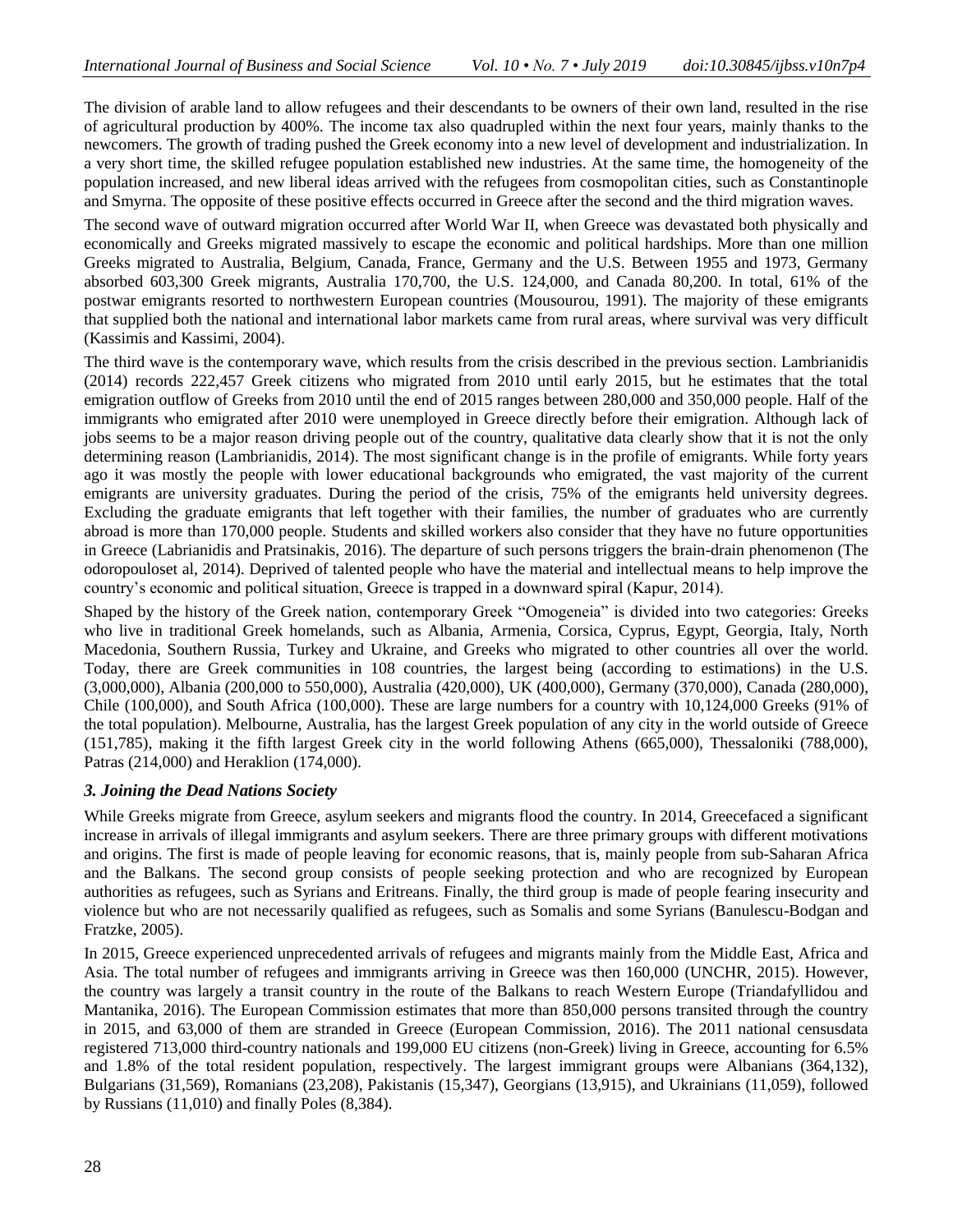In Athens, a growing Muslim community exists, consisting mainly of immigrants from South Asia and the Middle East (mainly of Pakistani, Afghani, and Bangladeshi origin), who began arriving in Greece in the last quarter of the twentieth century. According to estimations, as there are no official records, their number is approximately 380,000 (Pew Research Center, 2017). Working under greatpressure, Greek migration policy changed from an enforcement and deportation philosophy to a philosophy of confinement into camps in which the living conditions are frightening, while even basic health services are limited, and fights, attacks, rapes, blackmails and prostitution are very common (Kingsley, 2016).

Considering these numbers, it is not wise to believe that everything is under control and nothing will happen. The question is whether it is still possible to turn the tide. Southeastern Europe is a very unstable region, and the borders have been reshaped so often that the possibility that there will be no future changes tends to zero. Furthermore, human history is full of examples of great nations, states and empires that simply disappeared. Common factors that may contribute to societal collapse are economic, environmental, social and cultural.

The Tang Dynasty ended as a result of the increased power among the eunuchs, battles with separatists, and finally, peasant revolts. The populace of the Mayan Empire suddenly deposed its kings, abandoned the cities and ceased technological innovation, most likely due to a major drought. The population of the Indus Valley civilization abandoned the cities and purportedly migrated to the southeast. The classical Greek civilization was established by the Greek-speaking Dorians who invaded Greece from the North in approximately 1100 B.C. and drove away the Mycenaean civilization. The Persian Empire was weakened by warfare and internal economic strife when Alexander the Great established his own empire in its lands. His successors proved inadequate in safeguarding his legacy, which was extended from as far west as Greece to as far east as modern-day India. Greece eventually fell into decline and was conquered by the Romans, the new and rising world power.

Two of the many factors that contributed to the fall of the Roman Empire were the rise of a new religion, Christianity, on the one hand, and the arrival of the Huns and the migration of the Barbarian tribes, on the other. By the end of the 14th century, the Byzantine Empire was little more than a dependency of the Ottoman Turks, who finally conquered Constantinople. The fall of the Ottoman Empire was a result of a variety of factors, including foreign invasion, reform and modernization. The Spanish Empire slid into collapse when it declared bankruptcy. The military, fighting on many fronts, went unpaid, military aspirations collapsed and trade slipped to other countries. In 1991, the Soviet Union was the largest country in the world, covering 22.4 million square km, nearly one-sixth of Earth's land surface. Its population numbered more than 290 million, and 100 distinct nationalities lived within its borders. Within a year, the mighty Soviet Union had ceased to exist. The International Linguistics Community (2019) provides a list of 573 extinct languages.By2100, almost half of the languages known today will be lost forever (Wilford, 2007).

#### *4. Empirical evidence worth less than a donkey's shadow*

Many scholars conclude that it is perfunctory to be certain that tomorrow will be like today. However, in regard to the proposal of policy measures to prevent or at least delay the collapse, there seems to be a complete lack of inspiration. The aim of our empirical approach was to investigate whether there are measures or conditions that could persuade Greeks who live abroad to return to Greece. The study is based on both qualitative and quantitative data.

For the collection of the latter, we sent the link of an online questionnaire to all 421 official Greek representatives all over the world and to 50 local associations of Greeks in foreign cities with a large Greek population, with the plea for distribution. The link was in a 10 raw cover letter email that contained information (with links) about the researchers, the research institute and the aim of the study and provided extra links for issues regarding anonymity, data security and direct contact. The rate of response was very disappointing, with only 187 total visits, 170 of them unique, and 141 responses, although the average time to complete was less than four minutes. This was the first indication that the majority were not concerned about the issue. On the other hand, it is very interesting that approximately half of the respondents added much text when they were given the option to freely express their opinion about the subject. The majority of respondents (42%) were between their first and fifth years outside Greece, followed by 25% between the 6th and the 10th and 20% between the 11th and the 30th. Another 10% left 30 or more years ago, while 5% were born to Greek parents in countries outside Greece.

Half of the respondents state that the possibility of return is small and 33% that it is moderate. Only 13% believe that they will certainly return to Greece, while another 12% state that there is no possibility for them to return. The remaining 16% have not yet decided. In the next seven questions, we asked Greek migrants whether they believe that specific measures could motivate some Greek members of their communities to return home. According to their opinion, the most effective measures are the possibility to find a job (91,5% effective, 3,5% ineffective), limitations of the Greek bureaucracy (89,9 - 9,2), and lifetime income tax exemption (66,7 - 14,2).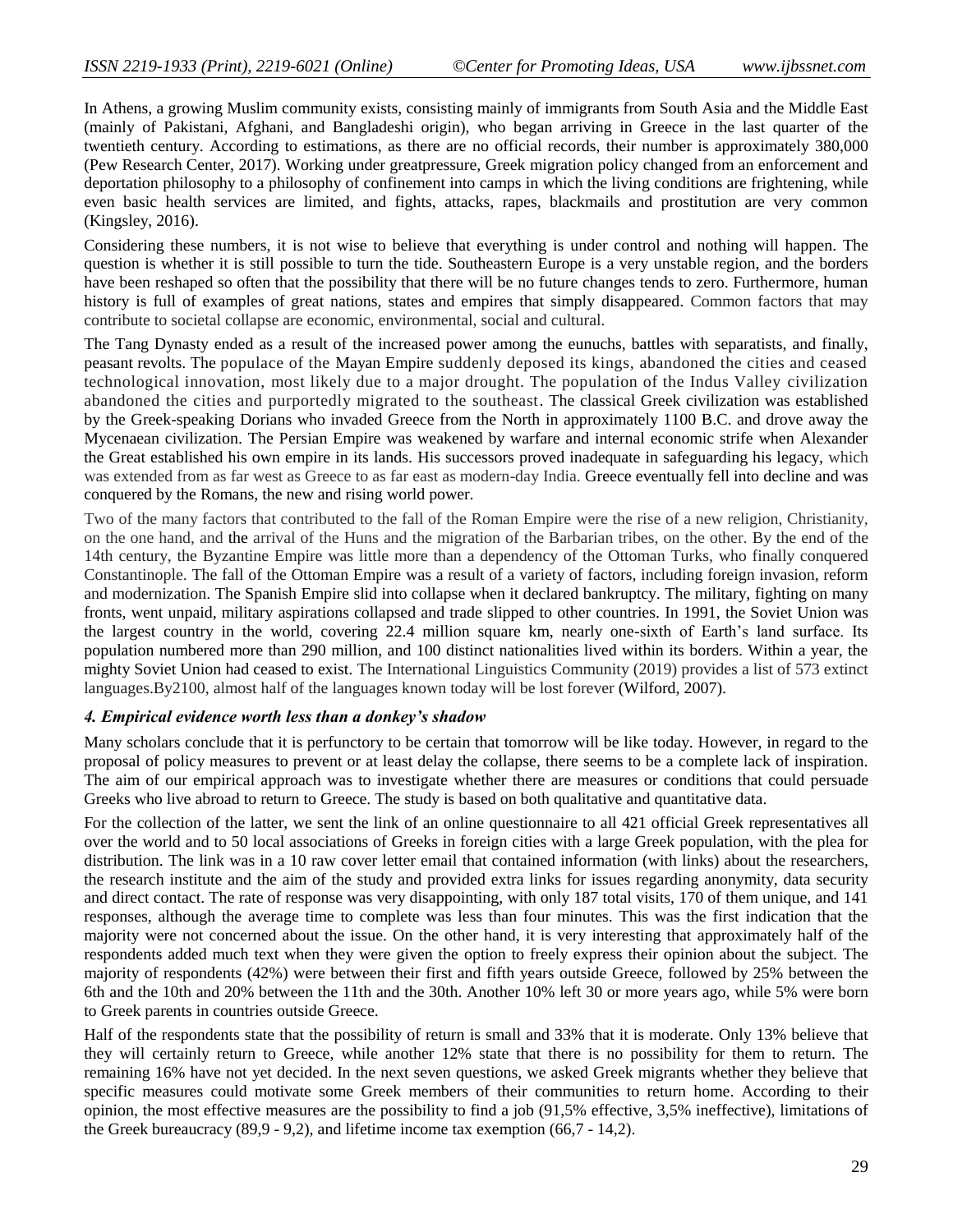| <b>Table 1: Measure effectiveness</b>   |           |             |            |
|-----------------------------------------|-----------|-------------|------------|
| Measure proposal                        | effective | ineffective | difference |
| Possibility to find a job               | 91,5      | 3.5         | 88         |
| Simplification of the Greek bureaucracy | 80,9      | 9.2         | 71,7       |
| Lifetime income tax exemption           | 66,7      | 14,2        | 52,5       |
| Provision of housing                    | 52,5      | 17          | 35,5       |
| Tax-free capital transfer               | 43,3      | 13,5        | 29,8       |
| Free access to university studies       | 41,1      | 16,3        | 24,8       |
| Possibility of avoiding militaryservice | 45.4      | 23,4        | 22         |

Less effective measures are considered the possibility of avoiding military service (45,4 - 23,4), free access to university studies (41,1 – 16,3), tax-free capital transfer (43,3 - 13,5) and the provision of housing (52,5 - 17) (table 1).

Although the sample is not enough for sound scientific evidence, some points are remarkable and gain more interest when combined with the extra comments we received. We will discuss these comments along with the results of 30 indepth interviews with high-ranked officials of the Greek Ministry of Foreign Affairs and Greeks whose permanent residence is outside Greece. Obviously, the rise of unemployment and the corruption of the Greek state are the most important reasons that people are migrating, while finding a job and less bureaucracy are the most motivating factors to come back. Real life, however, is much more complex. The main observation of the interviews is the vast diversity of the cases. Migrant behavior is determined by an almost endless variety of factors that even migrants themselves cannot fully express. Such factors are the reason to leave (emotional-financial), the pressure for leaving (voluntary or forced), the opinion of the family (indifferent, supportive or negative), the country of destination, the existence or absence of Greek communities, the personal ability to adapt, the opinion about the elected government (positive or negative), age, gender, city of origin, education level, ambition, greed, momentum of leaving, determination, courage, physical condition, safety, criminality, lack of meritocracy and many others. The existence of so many different factors makes it difficult or even impossible to classify the different cases. Thus, only a few general observations can be made.

- 1.Migrating is very easy, especially for the young and the well-educated, because of the enhanced possibilities to find and secure a suitable job abroad even before leaving the country or to keep in touch with friends and family through the internet.
- 2.When there is a point of reference in the city of arrival, such as family members, good job or strong community, the possibility of returning is minimal.
- 3.There seems to be a tiny time gap between the moment of leaving and the final decision that the one-way ticket is enough. The possibility to return shrinks every time a new target is achieved: community adaptation, job, promotion, love affair, marriage, children, and wealth.
- 4.Raising children puts parents before the dilemma of the final destination. It seems that in most cases, the opinion prevails to stay abroad, more or less with the same arguments that forced the parents to migrate.
- 5.Marriage with a non-Greek person, either local or migrant, is the point of no return.
- 6.The fact that Greece is a top tourist destination has a negative effect. One of the most common intuitive reactions of Greek migrants is, "Why should I return? The ideal is to work abroad in the winter and to enjoy holidays in the Greek summer".
- 7.The repatriation of Greeks is totally absent from the public, press and political agenda in Greece. There are no repatriation motives for Greeks, let alone a comprehensive policy. The term "repatriation motives" refers exclusively to foreign migrants who think to return to their countries of origin.
- 8.Horizontal measures are not effective because each case is different. The only solution could be the establishment of a flexible service with the financial means and the authority to negotiate every case separately to offer personally adjusted bundles of motives. Considering the adaptation capacity of the Greek state, this will be the first priority after the establishment of a Greek tax office in Mars.

Migrants and officials agree that we cannot expect positive changes in the near future. Some 2,500 years ago, the ancient city-state of Athens was facing a serious external threat, but the Members of Parliament, bored as they were, were paying no attention to the speakers on the subject. Disturbed by their lack of interest, the famous rhetor Demosthenes asked them to be quiet for just two minutes, as he started recounting the following story:

*"A traveler had rented a donkey to carry a cargo and went along with the donkey's owner to his destination. When they made a small stop because of the scorching sun, the traveler and the owner of the donkey argued about which of the two had the legal right to sit in the shade of the animal."*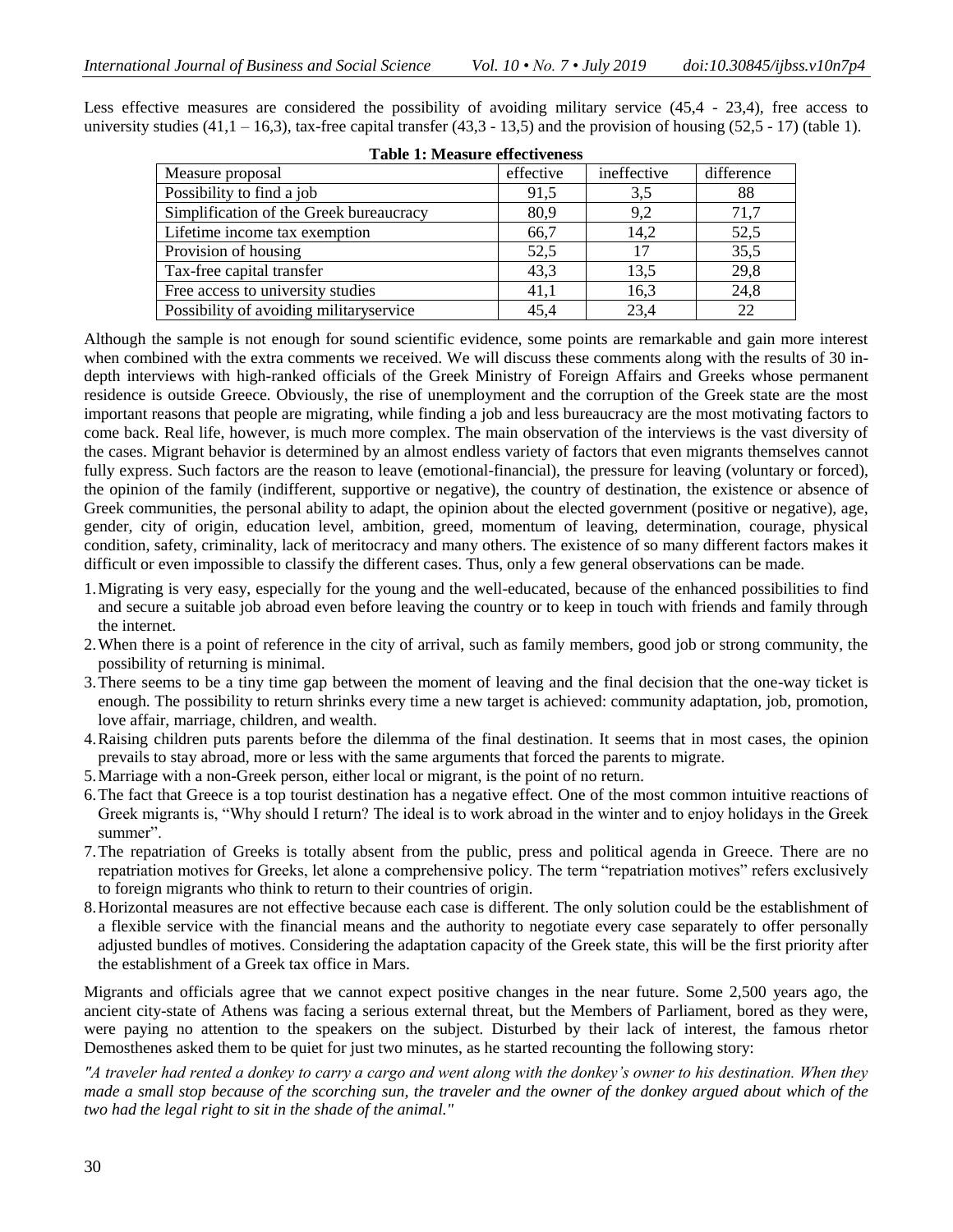At this point, Demosthenes interrupted the narrative and descended from the step. The Athenians started shouting and complaining that they wanted to hear until the end of the story. He returned and said to them, "Shame onall of you. You are interested in the shadow of a donkey but not in the danger that your city faces". Similarly, public and political dialogue in modern Greece focuses on trivial issues (such as whether it is right for the Prime Minister to be hosted by tycoons or whether the Minister of Health is allowed to smoke) and totally ignores issues that will determine the survival of the country.

#### *5. Conclusion: Living without "this"*

The reasons why people migrate are very complex, and this makes the formation of a repatriation policy very difficult. Because of the existence of well-established Greek communities throughout the world, the participation of Greece in the EU and almost every important institution of the Western world and the enhanced possibilities of seeking and applying for jobs online, it is extremely easy for Greeks, and especially young scientists, to seek a better future outside Greece. When they decide to do so, bridges are burned, and even drastically and costly measures are not enough to persuade them to return. The only hope for a change may be hidden in the contradiction that the majority expresses: on the one hand, they claim that they have decided to stay abroad forever, but on the other hand, they state that they miss Greece very much. The Greek administration seems totally unable to understand and take advantage of this last hope. The country needs a new start, but the elite of the new generation that could bring upon a revolution abandoned ship and soughta better future anywhere but Greece. In 480 BC, King Leonidas, with only 300 Spartans, terrified the 300,000-strong Persian army that invaded Greece by slaughtering20,000 of them. The glorious sacrifice of Leonidas and his men played a strategic role in the final victory and the survival of the Western civilization. The ancient Spartans had only two options when facing the countless hordes of Persians who wanted to subdue Europe: "Either with this or on this"- Come back home either victorious *with* your shield or dead *on* your shield. Laying down the shield was the ultimate act of disgrace for a warrior in the eyes of his mother or wife. Today's Greek generation still enjoys the outcomes of the battle of Thermopylae, but it has forgotten the shields.

#### *References*

- Banulescu-Bodgan, N., &Fratzke, S., (2015). Europe's migration crisis in context: Why now and what next? Migration Policy Institute. [Online] Available: http://www.migrationpolicy.org/article/europe's-migration-crisis-contextwhy-now-and-what-next (July 1, 2019)
- Economou, C., Kaitelidou, D., Kentikelenis, A., Sissouras, A., &Maresso, A. (2015). The Impact of the financial crisis on the Health System and Health in Greece. Brussels: WHO, European Observatory on Health Systems and Policies).
- European Union, (2016). In-Depth Analysis. Greece's Financial Assistance Program. Brussels: Directorate General for Internal Policies, Economic Governance Support Unit. [Online] Available: http://www.europarl.europa.eu/cmsdata/120262/Study%20-%20Greece-
	- Regional%20policy%20and%20economic%20and%20social%20situation.pdf (July 1, 2019)
- Eurostat, (2015). 17 October: International Day for the Eradication of Poverty. Brussels: Eurostat News Release 181,
- Kappa research (2015). Poll on Religious Matters. Athens: To Vima.
- Kapur, D. (2014). Political effects of international migration. Annual Review of Political Science, 17, 479-502.
- Kassimis C. &Kassimi C. (2004) Greece: A History of Migration. Athens, Migration Policy Institute. [Online] Available: https://www.migrationpolicy.org/article/greece-history-migration (July 1, 2019)
- Korma, L. (2004). The historiography of the Greek diaspora and migration in the twentieth century. French School at Athens.
- Kougias, K. (2018). Comparing Greece and Portugal: Common employment trajectories but divergent outcomes? Economic and Industrial Democracy Manuscript.
- Labrianidis L. (2014). Outward migration from Greece during the crisis. London: London School of Economic's Hellenic Observatory.
- Labrianidis, L. &Pratsinakis M. (2016). Greece's new emigration at times of crisis. GreeSE Paper no. 99, Hellenic Observatory on Greece and Southeast Europe, LSE.
- Petmesidou, M. &Guillén, A. (2015). Economic crisis and austerity in Southern Europe: Threat or opportunity for a sustainable welfare state? European Social Observatory, Research Paper 18.
- Petmesidou, M., Papanastasiou, S., Pempetzoglou, M., Papatheodorou, C. & Polyzoidis, P. (2015). Health and Long-Term Care in Greece. Athens: Observation for Economic and Social Evolution, INE GSEE.
- Mousourou L. M. (1991). Migration and migration policy in Greece and in Europe. Athens: Gutenberg.